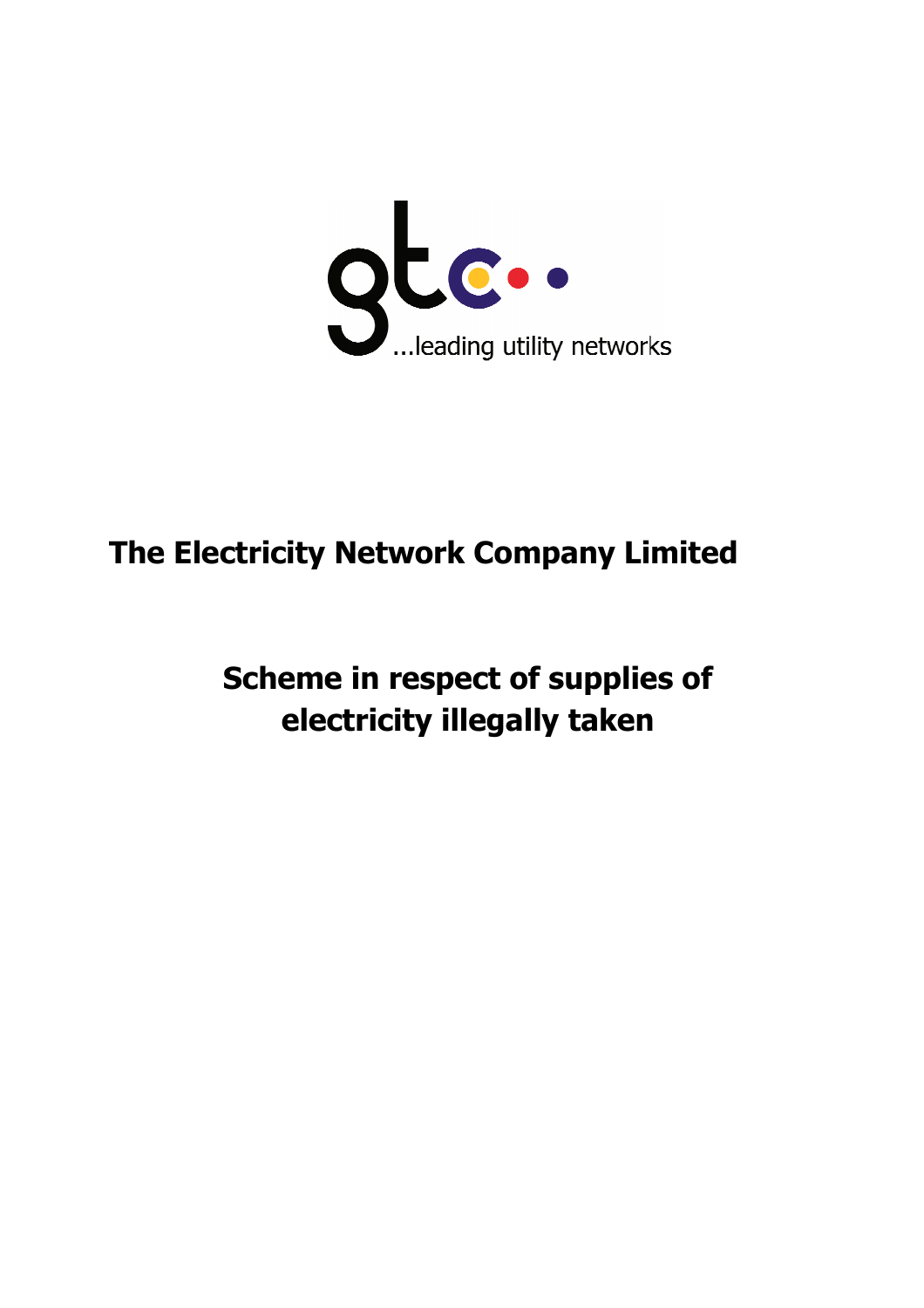## **Introduction**

The Electricity Network Company Limited (ENC) is a licensed electricity distributor owning and operating electricity distribution networks in England, Wales and Scotland.

This Scheme is made pursuant to the provisions of Schedule 6 of the Electricity Act 1989 ("the Schedule"). This Scheme sets out the manner in which, and the persons by whom, any quantity of electricity taken illegally from ENC is to be determined in the circumstances described below.

A copy of this Scheme has been provided to the Gas and Electricity Markets Authority and to the Energy Ombudsman, and is available to any person on request.

#### **ENC's entitlement to recover the value of electricity illegally taken**

- 1. Schedule 6(4) of the Electricity Act 1989 entitles ENC to recover the value of a supply of electricity taken by any person through a connection to its distribution system where it is in the course of being conveyed by ENC and where it:
	- (i) has been conveyed by ENC to premises at which the connection has been restored in contravention of paragraph 5(1) of the Schedule; or
	- (ii) is taken otherwise than in pursuance of a contract (deemed or actual) with an authorised supplier.
- 2. In this Scheme, the term "**value**", in relation to any electricity taken in the circumstances mentioned above, means the amount which, if the electricity had been taken in the circumstances mentioned in paragraph 3(2) of the Schedule, could reasonably be expected to have been payable in respect of the electricity under a contract deemed to have been made because of that paragraph.
- 3. Where a person takes a supply of electricity under the circumstances described in paragraph 1 above, and ENC exercises its entitlement to recover the value of electricity taken, it shall do so by:
	- (a) estimating the quantity of electricity so taken (see paragraph 4 below); and by
	- (b) applying the notional tariffs that a supplier would reasonably expect to apply if the person had entered into a contract with that supplier.